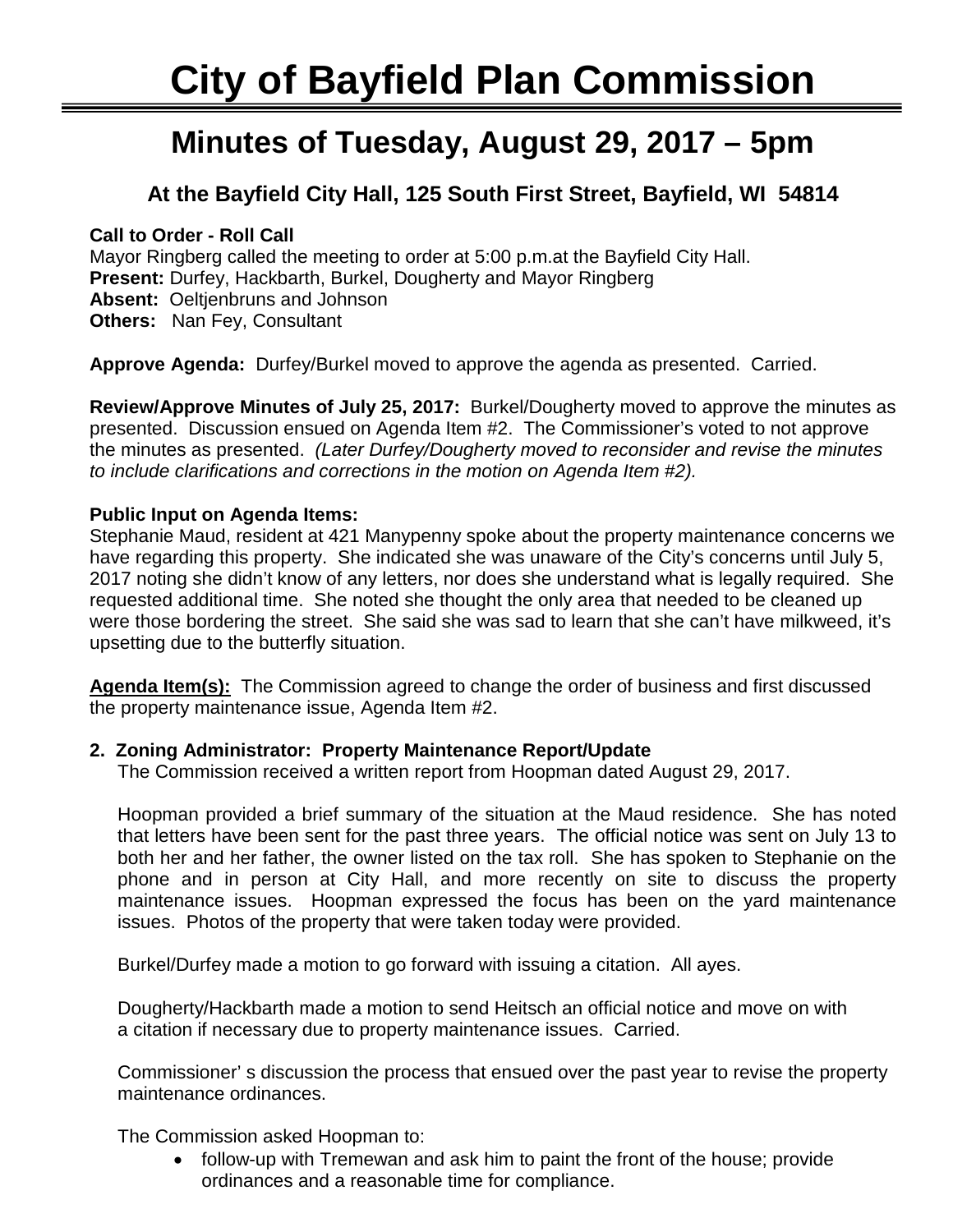- inquire what is being planned for the Broad Street Bistro property. Have the owners applied for any type of Building Permit? If not, send Property Maintenance / Historic Preservation ordinances and info to owner and let him know the property needs to be cleaned up and restored. Commissioner's expressed concern over the boarded windows.
- **1.** Comprehensive Plan Update Next Steps
	- The Commission received the following written documents:
	- 8/29/17 Comp. Plan Update Process Next Steps (Provided by Nan Fey)
	- Housing Goal and Update (Provided by Nan Fey)
	- Comprehensive Plan Update Progress Report Draft, dated July 25, 2017 (Provided at meeting by Nan Fey, reviewed by Commission at last meeting)
	- Comprehensive Plan Update Notices Utility Bill, City Website (Copies Provided at Meeting by Nan Fey)
	- Planning Horizon (Visual Graph provided by Nan Fey at Meeting)
	- Wisconsin's Comprehensive Planning Legislation available for reference if needed

Discussion:

- Fey questioned the language on the website and August Utility Bill that still promises a progress report. What is that going to be? Do we still want to do a progress report? What should it look like? How should it be shared? What is the progress report for and what kind of feedback would be good for rest of the process? Is it better to ask for their opinion on the draft update?
- What pubic participation will occur? Fey said we'd be looking for feedback on revised goals.
- How long does the progress report need to be? Short and succinct is preferred.
- It was decided the progress report would not be asking for community feedback at this time.
- A decision was made to send a revised Progress Report Letter to all City Tax Payers. The Commission worked on revising the draft letter provided. Fey will revise her word document and send to Hoopman.
- What kind of comp. plan update are we working on? The Commission is working on a selective update/revision.
- There was some discussion about how to implement the reviewed and updated Action Items from the 2001-2021 Comp. Plan.
- The 2001-2021 Comprehensive Plan is still relevant.
- The Commission reviewed the updated Housing Goal that was provided.
- Fey will be working on revisions to the Goals and Objectives as needed. Not all of them may need to be updated. She would like the Commission to schedule a work session in October to get their feedback.